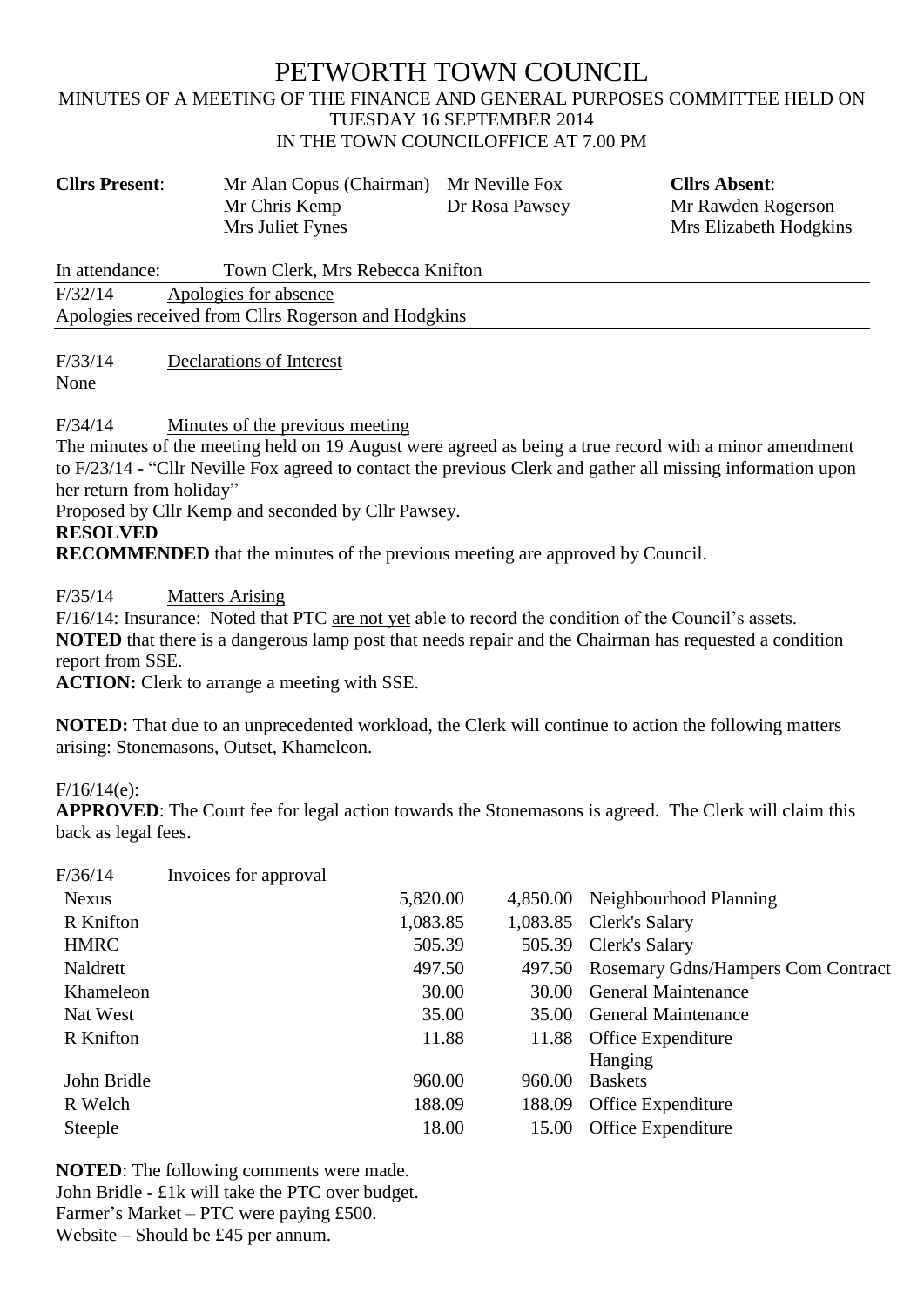Clock – Should be £260 per annum.

**ACTION**: Clerk and Cllr Copus to re-address budget heading for the next financial year. **ACTION:** Naldretts – query cutting season.

Proposed by Cllr Kemp and seconded by Cllr Pawsey. **RESOLVED** that a **RECOMMENDATION** for these payments are approved by Council.

### F/37/14 Accounts August

| <b>Total</b>   |               |                                          |               | <b>Total</b>         |
|----------------|---------------|------------------------------------------|---------------|----------------------|
| to             |               | <b>EXPENDITURE</b>                       | <b>Annual</b> | to                   |
| 31             |               |                                          |               | 31                   |
| <b>August</b>  |               |                                          |               | <b>Budget</b> August |
|                | <b>Open</b>   | Rosemary Gdns/Hampers Com                |               |                      |
| 28,610         | <b>Spaces</b> | Contract                                 | 5,970         | 1,990                |
| 100            |               | Rosemary Gardens Maintenance             | 1,500         | 1,093                |
| 13             |               | Hampers Common Maintenance               | 1,200         | 45                   |
| $\mathfrak{S}$ |               | Hampers Common Lease                     | 300           | $\boldsymbol{0}$     |
| 370            |               | Xmas Event                               | 2,000         | $\mathbf{0}$         |
|                |               | <b>Hanging Baskets</b>                   | 1,500         | 840                  |
|                |               | <b>General Maintenance</b>               | 750           | 498                  |
|                |               | <b>Town Plants</b>                       | 100           | 41                   |
|                |               |                                          | 13,320        | 4,507                |
|                |               |                                          |               |                      |
|                | <b>Admin</b>  | Office Rent & Service Charges            | 6,700         | 1,413                |
|                |               | Clerk's Salary                           | 10,000        | 4,730                |
|                |               | <b>Assistant Clerk's Salary</b>          | 3,600         | 2,360                |
|                |               | Insurance                                | 1,800         | 1,964                |
|                |               | <b>SALC/SLCC Subscriptions/Contracts</b> | 950           | 841                  |
|                |               | Audit Fee                                | 600           | 300                  |
|                |               | Office Expenditure                       | 500           | 391                  |
|                |               | Expenses/Postage                         | 400           | 52                   |
|                |               |                                          | 200           | 63                   |
|                |               | Photocopier                              | 350           | 210                  |
|                |               | Telephone                                |               |                      |
|                |               | Office Water                             | 150           | 47                   |
|                |               |                                          | 25,250        | 12,370               |
|                |               |                                          |               |                      |
|                | <b>Misc</b>   | <b>Grants Awarded</b>                    | 4,000         | 2,380                |
|                |               | <b>CCTV</b>                              | 5,000         | $\boldsymbol{0}$     |
|                |               | <b>Street Lighting</b>                   | 1,750         | 1,205                |
|                |               | Neighbourhood Planning                   | 2,000         | 375                  |
|                |               | Farmer's Market                          | 500           | $\boldsymbol{0}$     |
|                |               | Web Site                                 | 300           | $\mathbf{0}$         |
|                |               | Church clock                             | 3,500         | 976                  |
|                |               | Contingency                              | 2,000         | 2,850                |
|                |               |                                          | 19,050        | 7,786                |